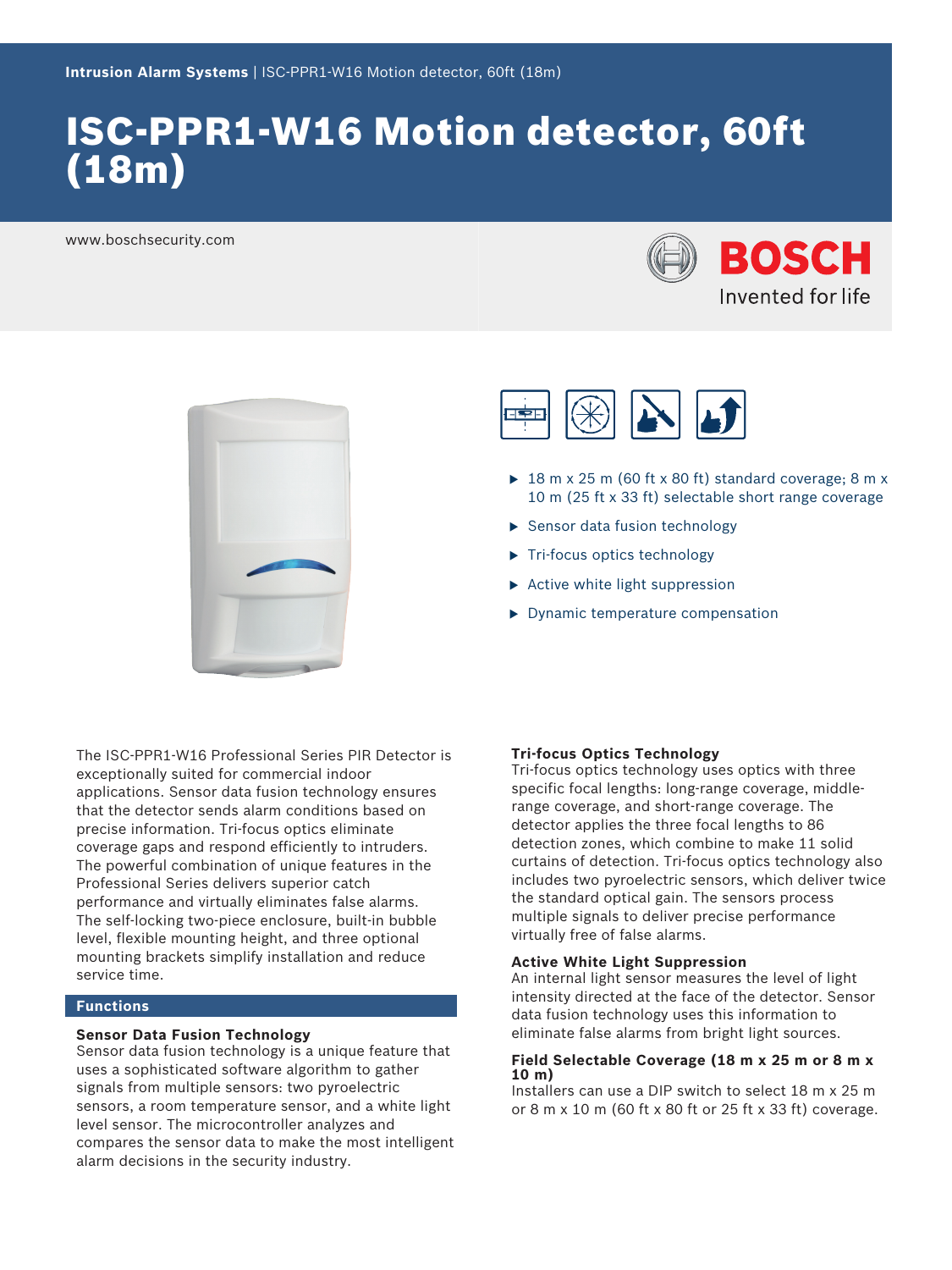#### **Dynamic Temperature Compensation**

The detector automatically adjusts PIR sensitivity to identify human intruders at critical temperatures. Dynamic temperature compensation detects human body heat accurately, avoids false alarms, and delivers consistent catch performance at all operating temperatures.

#### **Cover and Wall Tamper Switch**

When an intruder removes the cover or attempts to separate the detector from the wall, a normally-closed contact opens to alert the control panel.

#### **Self-adjusting LED**

The LED brightness adjusts automatically to the surrounding light level. A blue light-emitting diode (LED) indicates an alarm condition and activates during a walk test.

#### **Remote Walk Test LED**

Users can enter a command through a keypad, a control center, or programming software to remotely enable or disable the walk test LED. Users can locally enable or disable the walk test LED through the DIP switch.

#### **Alarm Memory**

Alarm memory flashes the alarm LED to indicate stored alarms for use in multiple unit applications. A switched voltage from the control panel controls the alarm memory.

#### **Solid State Relays**

Solid state relays send silent alarm output signals to provide a higher level of security and reliability. An external magnet does not activate the relay. The solid state relay uses less current than a mechanical relay, providing longer standby capacity during a power loss.

#### **Draft, Insect, and Small Animal Immunity**

The sealed optic chamber provides immunity to drafts and insects, reducing false alarms. Small animal immunity reduces false alarms caused by animals less than 4.5 kg (10 lb), such as rodents.

#### **Remote Self Test**

A remote self test initiates when the walk test input switches to its true state. The alarm relay and alarm LED activate for four seconds following a successful test. The trouble relay activates, and the alarm LED flashes following a failed test.

#### **Input Power Supervision**

When the power is lower than 8 V, a low input power trouble condition activates the trouble relay and causes the LED to flash. The trouble condition clears automatically when power reaches or exceeds 8 V.

#### **DIP Switch Programming**

The following functions are all programmed using DIP switch settings:

- Remote Walk Test LED
- Long and Short Range Select

#### **Trouble Memory**

When the walk test input switches to its true state for less than two seconds, the LED flashes to indicate the most recent trouble condition. If there is no trouble in memory, the LED does not flash. After twelve hours, or after the detector receives a second walk test pulse for two seconds or less, the LED stops flashing and the trouble memory clears.

#### **Certifications and approvals**

| Region     |                        | <b>Regulatory compliance/quality marks</b>                                                                                              |
|------------|------------------------|-----------------------------------------------------------------------------------------------------------------------------------------|
| Germany    | <b>VdS</b>             | G107504 [ISC-PPR1-W16]                                                                                                                  |
| Europe     | <b>CF</b>              | EN 55022:2006+A1:2007+A2:2010.<br>EN 50130-4:2011. EN<br>60950-1:2006+A11:2009+A1:2010+<br>A12:2011 KOE ISC-PPR1-W16 CE DoC<br>08162016 |
|            | EN5013<br>$\mathbf{1}$ | EN 50131-1, EN 50131-2-2:2008,<br>Grade 2                                                                                               |
|            | EN5013<br>$\mathbf{1}$ | G107504 [ISC-PPR1-W16]                                                                                                                  |
| Belgium    | <b>INCERT</b>          | B-509-0051                                                                                                                              |
| Sweden     | <b>SBSC</b>            | 16-671 ISC-PPR1-W16                                                                                                                     |
| Russia     | GOST                   | ТС N RU Д-NL. МН09. В. 00334 ЕАС                                                                                                        |
| <b>USA</b> | UL                     | 20190115; UL639 - Standard for Intru-<br>sion-Detection Units                                                                           |
|            | $\mathsf{U}$           | <b>ANSR BP1448 - Intrusion Detection</b><br>Units tmpC42A                                                                               |
| Canada     | ULC                    | <b>ANSR BP1448 - Intrusion Detection</b><br>Units Certified for Canada                                                                  |
|            | ULC                    | CAN/ULC S306-03 - Canadian Standard<br>for Intrusion Detection Units                                                                    |
| France     | <b>CNPP</b>            | NF&A2P-2620392660                                                                                                                       |
| China      | CCC                    | 2009031901000558 [ISC-PPR1-W16-<br>CHI]                                                                                                 |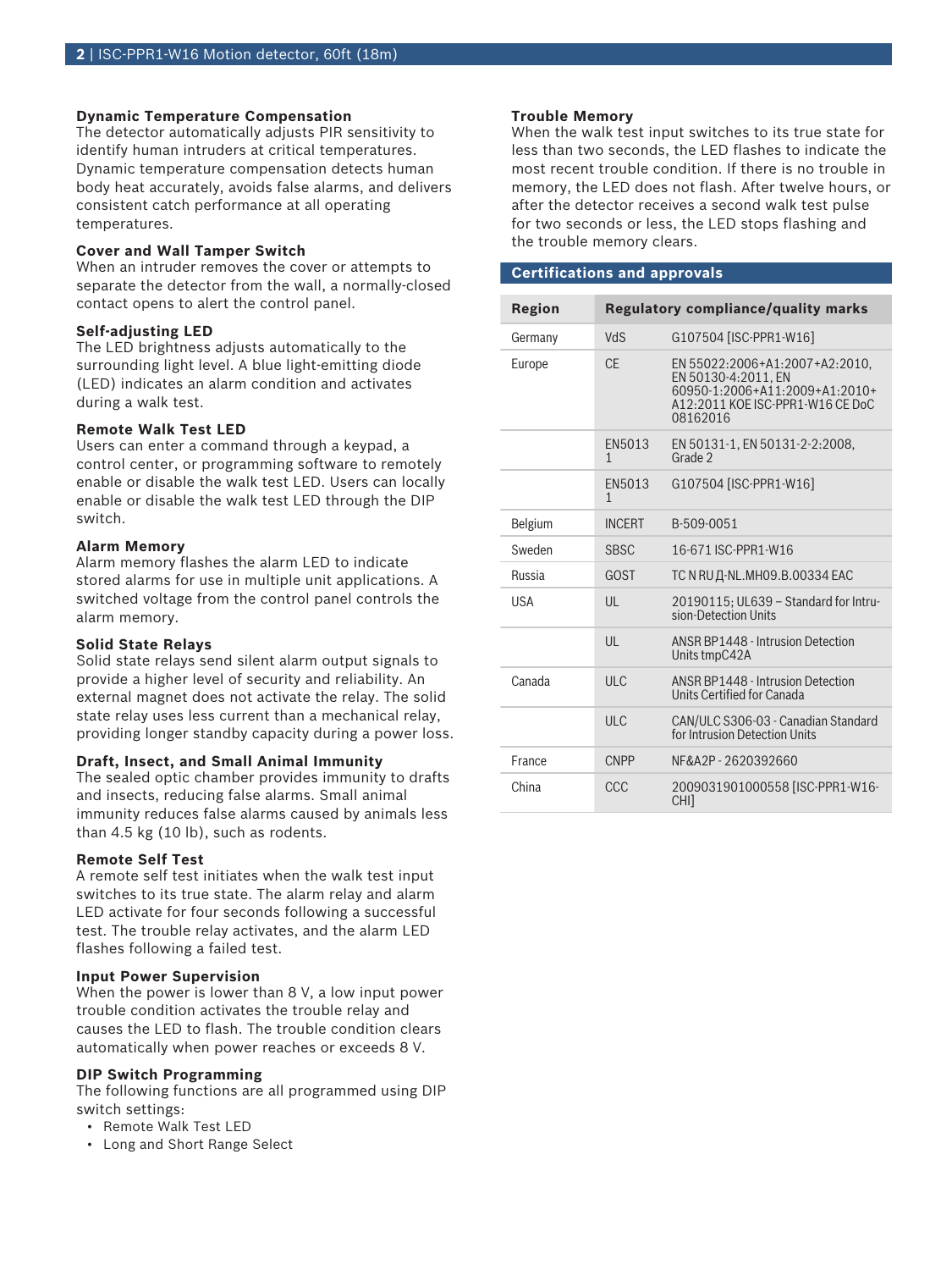

#### **Installation/configuration notes**

#### Long-range Coverage: 18 m x 25 m (60 ft x 80 ft)



## Selectable Short-range Coverage: 8 m x 10 m (25 ft x 33 ft)

#### **Mounting**

The recommended mounting height is 2 m to 3 m (7 ft to 10 ft) with no adjustments required. Mount the motion detector level, both horizontally and vertically.

Mounting options:

- On a flat wall (surface, semi-flush), with the optional B335-3 Swiveling low-profile mount, or with the optional B328 Gimbal-mount Bracket
- In a corner (the junction of two perpendicular walls)
- On the ceiling with the optional B338 Universal Ceiling-mount Bracket

#### **Wiring Considerations**

Recommended wire size is  $0.2 \text{ mm}^2$  to  $1 \text{ mm}^2$  (26 AWG to 16 AWG).

| <b>Parts included</b> |                                                                                                     |  |
|-----------------------|-----------------------------------------------------------------------------------------------------|--|
| Quant<br>ity          | <b>Component</b>                                                                                    |  |
|                       | Detector                                                                                            |  |
|                       | Hardware pack<br>• 2 Flat-head screws<br>• 2 Screw anchors<br>1 Nylon cable tie<br>• 1 Pattern mask |  |
|                       | Literature pack                                                                                     |  |

### **Technical specifications**

#### **Electrical**

#### Power Requirements

| Voltage (Operating): | 9 VDC to 15 VDC                                                                                                                                     |
|----------------------|-----------------------------------------------------------------------------------------------------------------------------------------------------|
| Current (Maximum):   | $< 15 \text{ mA}$                                                                                                                                   |
| Current (Standby):   | $< 10$ mA at 12 VDC                                                                                                                                 |
| Relay:               | Solid state relay, normally-closed (NC)<br>contacts, power supervised.<br>3 W, 125 mA, 25 VDC,<br>resistance $\leq 10$ Q                            |
| Tamper:              | Normally-closed (NC) contacts (with<br>cover on) rated at 25 VDC, 125 mA<br>$maximum$ .<br>Connect tamper circuit to 24-hour<br>protection circuit. |

#### **Mechanical**

| <b>Enclosure Design</b> |                                                                                     |
|-------------------------|-------------------------------------------------------------------------------------|
| Color:                  | White                                                                               |
| Dimensions:             | 127 mm x 69 mm x 58 mm<br>$(5 \text{ in. x } 2.75 \text{ in. x } 2.25 \text{ in.})$ |
| Material:               | High-impact ABS plastic                                                             |
| <b>Indicators</b>       |                                                                                     |
| Alarm Indicator:        | Blue alarm LED                                                                      |
| <b>Zones</b>            |                                                                                     |
| Zones:                  | 86                                                                                  |